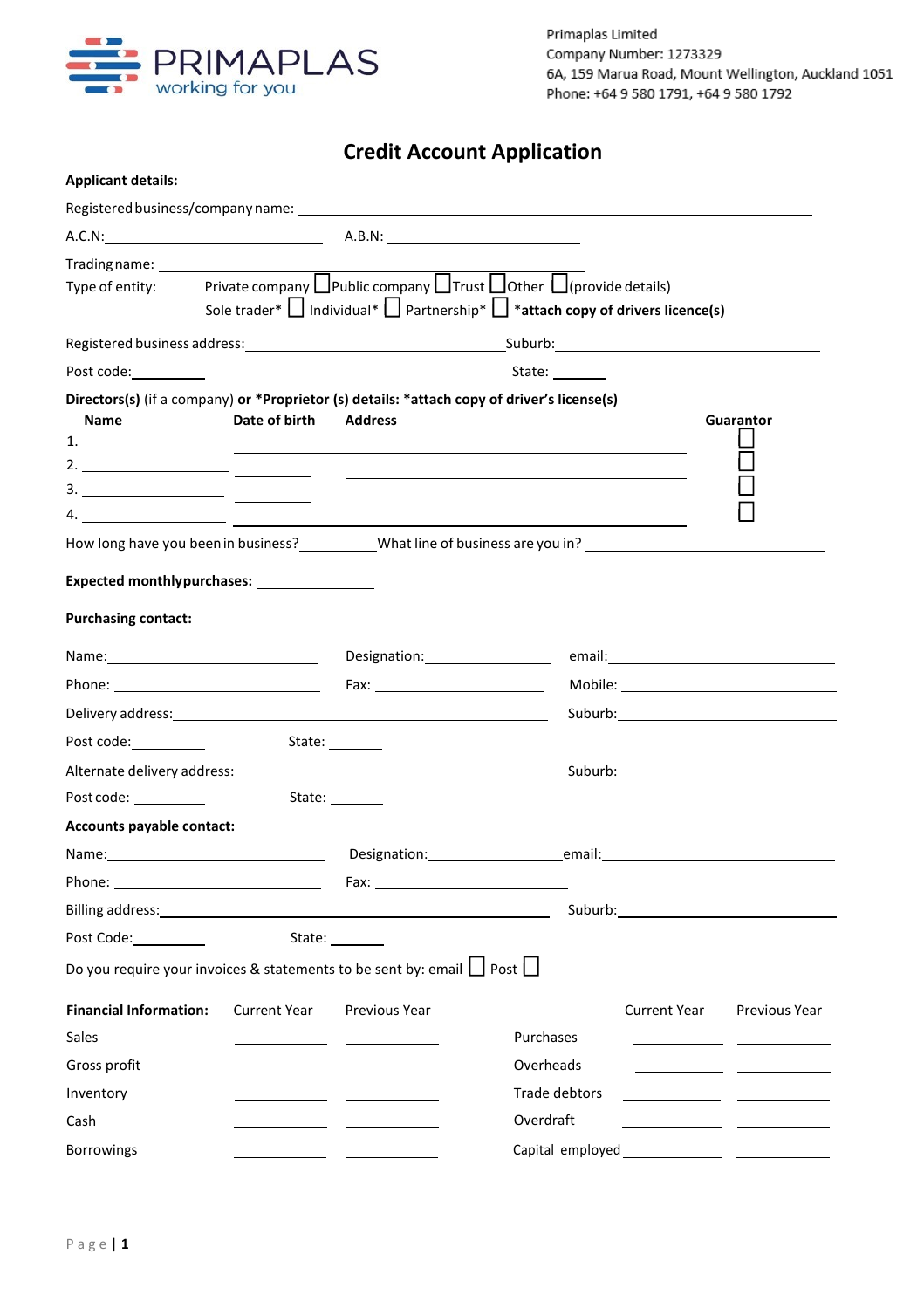

Primaplas Limited Company Number: 1273329 6A, 159 Marua Road, Mount Wellington, Auckland 1051 Phone: +64 9 580 1791, +64 9 580 1792

# **Credit Account Application**

| <b>Trade references:</b> |                                          |  |                                                          |  |
|--------------------------|------------------------------------------|--|----------------------------------------------------------|--|
|                          |                                          |  |                                                          |  |
|                          | Phone: Fax: Fax: Fax: Fax: Ferms: Ferms: |  | Sales per month: __________________                      |  |
|                          |                                          |  |                                                          |  |
|                          | Phone: Fax: Fax: Fax: Fax: Ferms: Ferms: |  | Sales per month: __________________                      |  |
|                          |                                          |  |                                                          |  |
|                          |                                          |  |                                                          |  |
|                          |                                          |  |                                                          |  |
|                          | Phone: Fax: Fax:                         |  |                                                          |  |
|                          |                                          |  | Contact person: _________________________                |  |
|                          |                                          |  |                                                          |  |
|                          |                                          |  | Contact person: <u>________________________</u>          |  |
|                          | Phone: Fax: Fax:                         |  |                                                          |  |
|                          |                                          |  | Contact person: <u>_________________________</u>         |  |
|                          |                                          |  | Terms:____________________Credit limit: ________________ |  |

# **Credit Account Rules and Conditions**

- The Applicant represents and warrants to Primaplas Pty Ltd ("the Company") that the information in this Credit Account Application is true andcorrect.
- I/we consent to the trade references being contacted to gain trading information. I/we acknowledge that the Company has informed us, in accordancewith the *PrivacyAct 1988*,that certain personal informationmay be shared with credit providers and othersto assessthis credit application.
- I acknowledge reading the Terms& Conditions of Trade before signing thisformand I/we acceptthatthe Terms& Conditions of Trade ofthe Company as provided with this application shall apply to all purchasesmade using this Credit Account.
- I Agree and acknowledge that the Terms and Conditions of Trade may be varied without written notice by changing the current version on the Company's website (www.primaplas.com.au) and agree that any changes published on the Company's website shall be incorporated by reference and become the current Terms and Conditions of Trade.
- All purchases using the Company's Credit Account shall be subject to the Company's Terms and Conditions of Trade in place at the time of Purchase.
- The Applicant and the Guarantor charges all its interest in any Real Property, Water Rights, Intellectual Property, Goods or Chattels with the payment of all amounts and chargesincurred or applied to the Credit Account.
- The Applicant and the Guarantor grants assecurity for any credit, amount, price and charges charged or applied to the Credit Account, a Security Interest in all of the Applicant's Present and After-Acquired Property in which the Applicant has rights and a PMSI in all the Goods supplied to the Applicant by the Company.
- The term of the Credit Account shall be as determined by the Company and credit is approved subject to these representations and warranties and at the discretion of the Company and may be varied, changed or withdrawn at any time.

| Acceptance by the authorised director / person / proprietor |              |            |       |  |
|-------------------------------------------------------------|--------------|------------|-------|--|
| Full Name:                                                  | Position:    | Signature: | Date: |  |
| Full Name:                                                  | Position:    | Signature: | Date: |  |
| Full Name:                                                  | Guarantor: [ | Signature: | Date: |  |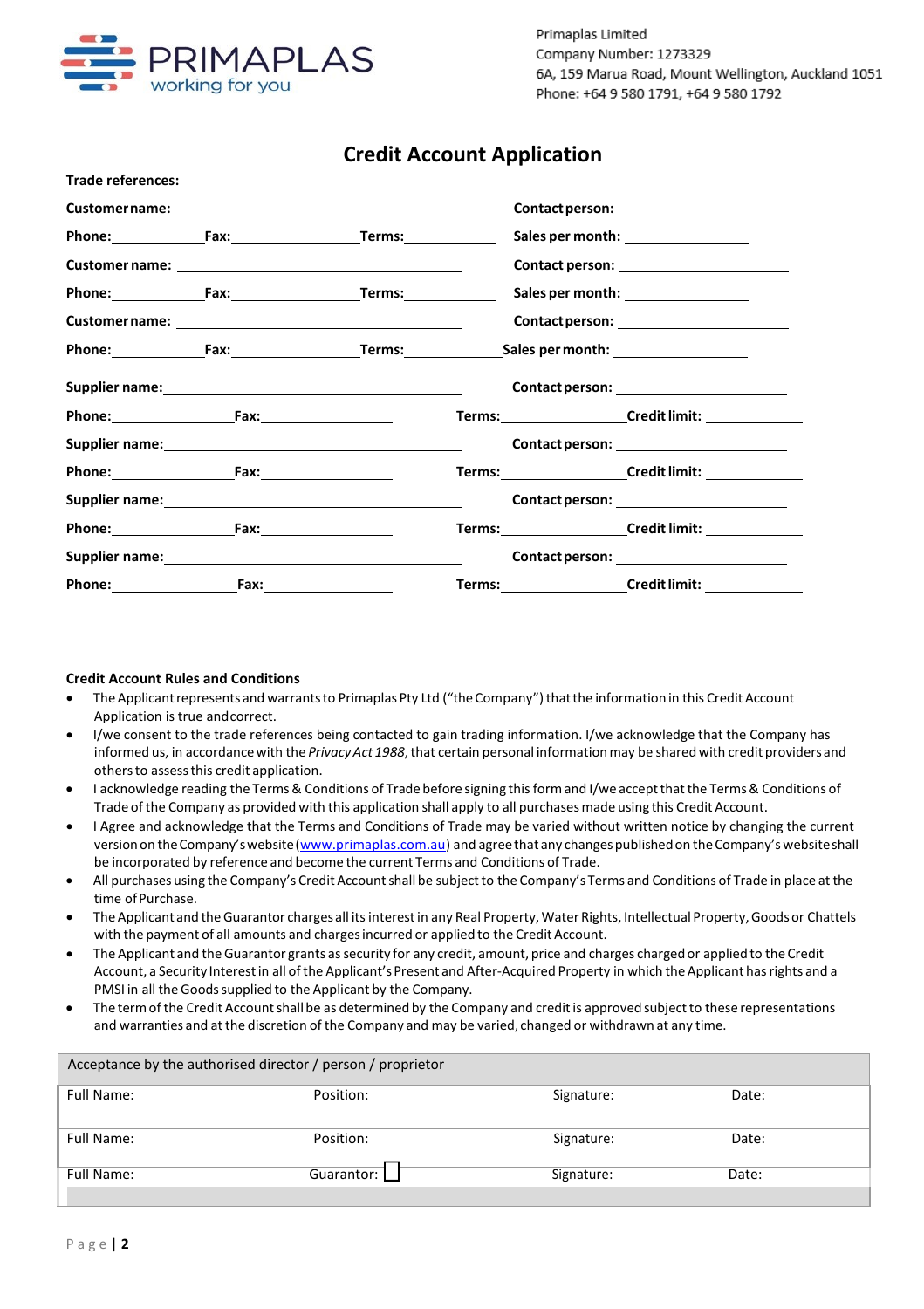# **Primaplas Limited Terms and Conditions of Trade**

These Terms and Conditions are applicable to all supply of Goods by PRIMAPLAS. These Terms and conditions shall apply unless expressly varied by agreement in writing by PRIMAPLAS.

# **1. Definitions**

**'Account Application'** means the application by the Customer for a credit account with PRIMAPLAS whether completed priorto or contemporaneously with the acceptance of the Terms and Conditions of Trade.

**'Agreement'** means any agreement for PRIMAPLAS to supply Goods to the Customer pursuant to the Terms and Conditions of Trade and/or anyQuote provided by PRIMAPLAS incorporating the Terms and Conditions of Trade.

'Charges' means any charges incurred pursuant to the terms of the Terms and Conditions of Trade including charges for any additional services, delivery, interest and defaults.

**'Credit Account'** means a PRIMAPLAS credit account created pursuant to an Account Application, whereby PRIMAPLAS has agreed to provide credit to a Customer for Goods supplied. **'Customer'**meansthecustomer engaging PRIMAPLAS to supply Goods.

**'Goods'**means Goodssupplied by PRIMAPLAS to the Customer as described on Tax Invoices, Quote or any other forms as provided by PRIMAPLAS to the Customer.

**'Guarantor'** means the person named in the Terms and Conditions of Trade or any Account Application as aGuarantorfor the Customer.

'Order' means any request, contract request or purchase order, whether in writing, electronic or verbal, from the Customer for the supply of Goods from PRIMAPLAS.

**'Parties'**means PRIMAPLAS andtheCustomer**.**

**'PPSA'**means Personal Property Securities Act 2009 (Cth) and its associated rules and regulations as applicable fromtime to time. 'Price' means the cost of the Goods as specified by PRIMAPLAS or the Terms and Conditions of Trade, subject to the reservations in section 4 of the Terms and Conditions ofTrade.

**'PRIMAPLAS'**referstoPrimaplas Limited (Company #1273329) t/as Primaplas.

'Quote' means any document, including contracts generated by PRIMAPLAS setting out the terms of sale of Goods.

**'Terms andConditions of Trade'**means PRIMAPLAS' current Terms and Conditions.

#### **2.General Agreements**

The Terms and Conditions of Trade shall apply to any Agreement between PRIMAPLAS and the Customer, after acceptance of the Terms and Conditions of Trade.

The Customer warrant and agree that:

- The Customer shall be deemed to have accepted the Terms and Conditions of Trade, if the Customer submits any order or makes a purchase utilising the Credit Account afterreceipt of the Terms and Conditions of Trade or if they have signed an acknowledgement of the Terms and Conditions of Trade;
- Upon acceptance ofthe Terms and Conditions of Trade by the Customerthe Terms and Conditions of Trade are irrevocable

by the Customer and can only be amended in accordance with the terms of the Terms and Conditions of Trade;

- All use of the Credit Account or future Orders submitted by the Customer shall be deemed to be subject to the current Terms and Conditions of Trade in place at the time of the placement of the Order unless varied in writing signed by PRIMAPLAS;
- The Customer prior to placing an Order with PRIMAPLAS has undertaken allnecessary test and investigationstodetermine that the Goods are suitable for the purpose for which the Customer intends to use the Goods;
- Any person listed on the Account Application is deemed to be appointed an appropriate nominee contact person, who shall have the authority and power to make decisions or agree to variations on behalf of the Customer;
- The Customer undertakes to give PRIMAPLAS at least fourteen (14) days notice of any change in any Customer details set out in the Account Application;
- The Customer has not relied on any warranty, representation or calculation made by PRIMAPLAS or any of its employees or agents which has not been expressly included in the Terms and Conditions of Trade or aQuote;
- The Customer authorises PRIMAPLAS and its representatives to access any land controlled by the Customerto inspect or remove Goods supplied by PRIMAPLAS in case of a Default.
- AQuote supersedes any prior verbalOrder, agreement, price indication or discussions unless the terms are subsequently included in the Quote.
- All information and details set out in the Customer's Account Application form is true and correct.

PRIMAPLAS shall use reasonable care and skill to duly perform and discharge all its obligations in accordance with the Terms and Conditions of Trade.

#### **3. Formation**

A Quote is valid forthe time set out in the Quote and if no time is specified for forty-eight (48) hours only and shall expire thereafter, unless a Purchase Order is submitted within that time.

Any Quote or Order shall be deemed to be made pursuant to these Terms and Conditions of Trade and any specific terms set out in such Quote or Order.

Any Price stated in a Quote is subject to Section 4 of the Terms and Conditions of Trade.

Any verbal offer made by PRIMAPLAS or verbal Order placed by the Customer is deemed to be subject to the Terms and Conditions of Trade.

Any Contract or Delivery Agreement between PRIMAPLAS and the Customer shall be effective only when both Parties have executed the documents and the Terms and Conditions of Trade shall apply to such Agreements except where specifically varied in writing.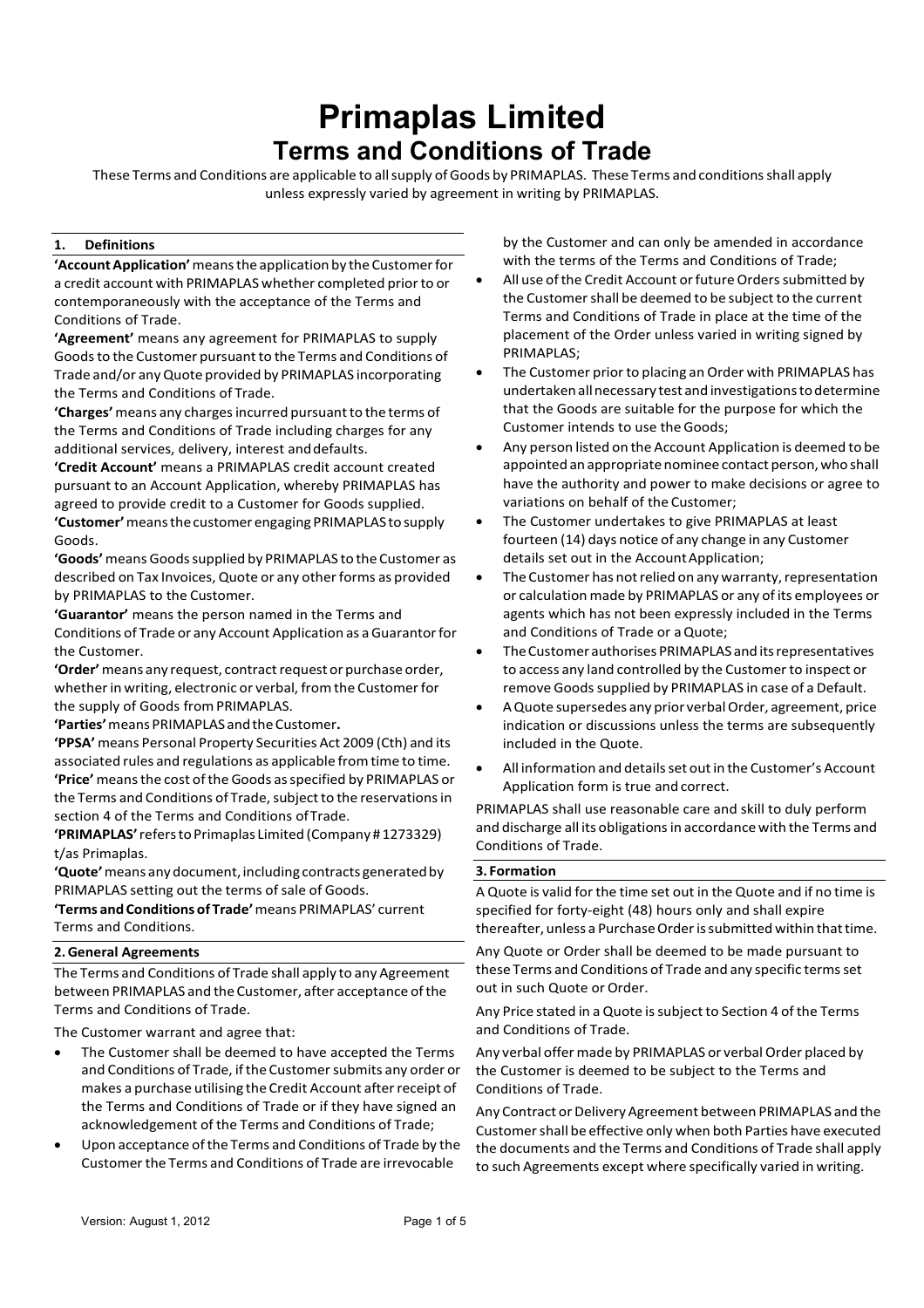### **4. Prices and Payment**

The price of Goods supplied shall be the Price set out in any PRIMAPLASQuote submitted and if noQuote has been provided the PRIMAPLAS commercial rate asset out in the Tax Invoice.

The Customer warrant and agree to pay the full Price, as set out in any Quote or on a Tax Invoice provided in respect of Goods delivered or supplied to the Customer.

PRIMAPLAS reserves the right to:

- vary the Price in a Quote for the supply of Goods where changesto the exchange rate or market price cause an increase in the price to PRIMAPLAS between the date of provision of a Quote and acceptance by the Customer;
- charge a deposit or require upfront payment on any Order by the Customer.

All payments shall be made within the payment term set out in the Quote or as stated in the Tax Invoice. If no time is stated then payment shall be due in accordance with the Customers credit term in the Credit Account associated with the purchase or if no such term has been stated then thirty (30) days from the end of month of the date of the Tax Invoice.

All payments shall be due at PRIMAPLAS' office or account by 4:00pm on the due date.

Time for payment shall be of the essence.

Payment must be made in the currency stated in the Quote or Tax Invoice and if no currency is specified in Australian Dollars, by cash, cheque, EFT or such other method as approved by PRIMAPLAS in writing.

#### **5.Delivery**

Delivery of the Goods shall be deemed to have taken place when:

- (a) Goods are delivered by PRIMAPLAS at the address nominated in the Customers Account Application or the Order; or
- (b) the Customer takes possession of the Goods from a warehouse nominated by PRIMAPLAS iftheGoods are collected; or
- (c) theCustomer's nominated carriertakes possession ofthe Goods from:
	- i) a warehouse nominated by PRIMAPLAS;or
	- ii) a wharf nominated by PRIMAPLAS;
	- in which event the carrier shall be deemed to be the Customer's agent

At PRIMAPLAS' sole discretion:

- delivery may be in parts or installments;
- the cost of delivery may be claimed from the Customer in addition to the Price or be applied to the Customer's Credit Account as a Charge unless otherwise agree in writing.

The Customer shall make all arrangements necessary to ensure that delivery of the Goods is taken whenever they are tendered for delivery by PRIMAPLAS.

In the event that the Goods are unable to be delivered at the time of delivery, then PRIMAPLAS shall be entitled to Charge the Customer for all reasonable cost for the return and redelivery.

Delivery of Goods to a third party or place nominated by the Customer is deemed to be proper delivery to the Customer.

The failure of PRIMAPLAS to deliver at a specific time or at all shall not be a breach of this Agreement or entitle the Parties to treat this contract as repudiated.

Where PRIMAPLAS determinesit appropriate itshall have the right to sub‐contract any delivery service.

#### **6. Title, Risk and Confidentiality**

All interest in and title to any Goods supplied or delivered by PRIMAPLAS will remain with PRIMAPLAS and will not pass to the Customer until the Price and any Charges have been paid in full.

Risk in and to any Goodssupplied will passto the Customer upon delivery to the Customer.

Each of the Parties to the Terms and Conditions of Trade, their employees, agents or contractors shall not disclose any information received in confidence andshall keep confidential all information, documents and material relating to the Agreement and the Terms and Conditions of Trade, the Price and any Quote unless permission is granted for the release by PRIMAPLAS or where required to do so by law.

### **7.Dispute Process**

Any claimthat Goods delivered have not been rendered or are not in accordance with an Order must be communicated promptly to PRIMAPLAS. The Customer must set out in writing the details of any alleged breach orfailure.

The Customer shall inspect the Goods on delivery and shall within seven (7) days notify PRIMAPLAS of any alleged defect orshortage in quantity, damage or failure to comply with the description, Order or Quote. If the Customer believes the Goods are defective in any way the Customer shall afford PRIMAPLAS an opportunity to inspect the Goods within a reasonable time following delivery and must store the goods appropriately until such inspection.

If the Customer fails to notify PRIMAPLAS pursuant to this provision then the Goods shall be deemed to have been delivered free from any defect or damage at the expiration of seven (7) days after delivery.

For defective Goods, which PRIMAPLAS agree in writing that the Customeris entitled to reject, PRIMAPLAS' liability islimited, at PRIMAPLAS' discretion, to either replacing the Goods at the cost of PRIMAPLAS or crediting the Customer the price of the Goods.

#### **8. Cancellation and Returns**

PRIMAPLAS may cancel the Agreement or cancel delivery of Goods at any time before the Goods are delivered by giving written notice. On giving such notice PRIMAPLAS shall repay to the Customer any sums paid in respect of deposit or the Price. PRIMAPLAS shall not be liable for any loss or damage arising from such cancellation.

PRIMAPLAS may at its discretion and subject to payment by the Customer of all loss and expenses incurred by PRIMAPLAS (including, but not limited to, any loss of profits, storage fee, transport and legal cost) agree to the Customer canceling an Order after acceptance and before delivery.

After delivery PRIMAPLAS may at its discretion and subject to payment by the Customer of all expensesincurred agree to accept unopened and unused Goods as returns for a credit against the Customers Credit Account.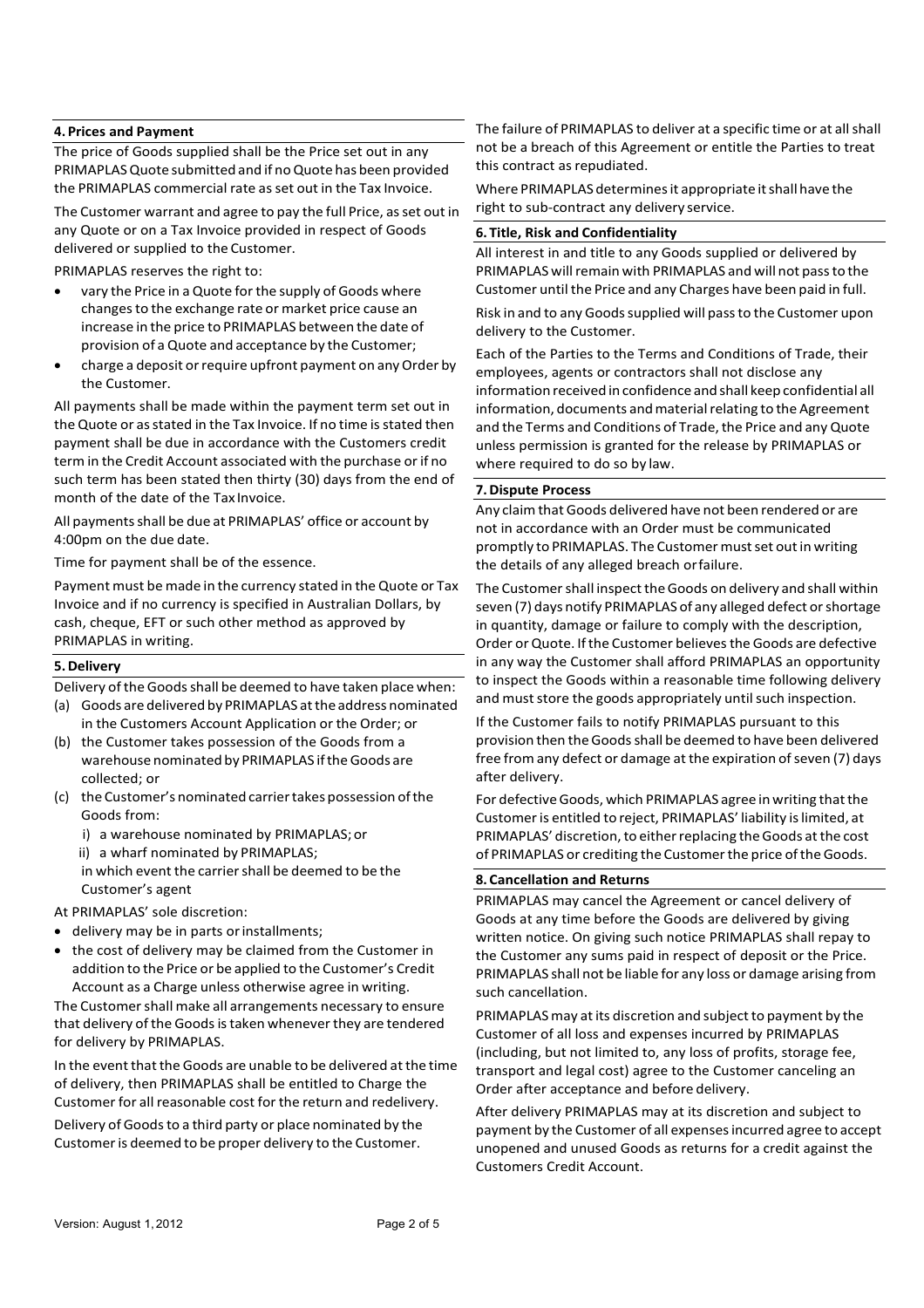# **9.Default**

In the event that the Customer fails to pay the Price or Charges owing pursuant to the Terms and Conditions of Trade within the payment terms or breaches any of the Customers warranties or obligations setout in the Terms and Conditions of Trade, the Customer shall be in default.

In the event of a default PRIMAPLAS shall be entitled to recover any or all of the following agreed reasonable default charges, as a Charge in addition to the Price and other Charges:

- Interest, which shall compound monthly from the due date, at the rate of the:
	- o Reserve Bank Cash Rate +5% on any amount outstanding on an Australian Dollar Credit Account or Order;
	- o Six month London Interbank Offer Rate (LIBOR) +5% on any amount outstanding on a US Dollar Credit Account or Order.
- all Administration cost or charge for any accounts or Tax Invoices that remain outstanding after the due date;
- the full indemnity cost of lodging any caveat or registering or recording any PPSA Security Interest granted herein including legal cost associated with such.

PRIMAPLAS shall further be entitled to claim as a Charge the cost of all legal costsincurred by PRIMAPLAS on a 'solicitor own client' basis for any work associated with or resulting from a default or collection of overdue payment.

In the event of a default by the Customer PRIMAPLAS shall be entitled to cease all existing credit accounts, stop any further delivery and refuse any further Orders and exercise its powers of enforcement provided in chapter 4 of the PPSA as modified by these Terms and Conditions of Trade.

# **10. Exclusions and Limitation of Liability**

The Parties agree that except where expressly agreed in writing to the contrary, all terms, conditions, warranties, undertakings, inducements or representations, whether express, implied, statutory or otherwise, relating in any way to the Goods provided by PRIMAPLAS, are excluded and without limiting the generality of the foregoing, PRIMAPLAS shall not be under any liability to the Customer in respect of any loss or damage (including consequential loss or damage), however caused, which may be suffered or incurred or which may arise directly or indirectly in respect of the Goods or the failure or omission on the part of PRIMAPLAS to comply with its obligations under the Terms and Conditions of Trade.

Without limiting the generality of the above, PRIMAPLAS expresslyexcludeanywarrantiesorrepresentations,whether express or implied relating to:

- Completion time of any delivery of Goods unless contrary agreement in writing has been signed by PRIMAPLAS.
- TheGoodssuitability for any particular product or manufacturing process.

PRIMAPLAS shall not be liable for any loss or damage whatsoever due to failure by PRIMAPLAS to deliver the Goods (or any of them) promptly, by any specific time.

Where any act, statute code or legislative enactment ("Act") implies any term, condition or warranty and the Act avoids or prohibits provisions in a contract excluding or modifying the

application of, or liability under such term, condition or Act, the liability of PRIMAPLAS for any breach of any term, condition or warranty shall be limited, at the option of PRIMAPLAS to any one or more of the following:

- (a) the provision of a refund; or
- (b) replacement of the Goods; or
- (c) the payment to the Customer of the reasonable cost of having the Goods replaced.

PRIMAPLAS shall not be liable to the Customer for any loss, damage, delay or failure to perform as a result or arising from any act of God, disease, strike, lockouts, war, fire, IT malfunctions or any accident or incident of any nature what so ever beyond the reasonable control of PRIMAPLAS.

Any claims against PRIMAPLAS by the Customershall be deemed to be waived and absolutely time barred upon the expiry of one (1) year from the issue of a final Tax Invoice.

The provision in thissection to the Terms and Conditions of Trade in no way limits or reduces the statutory guarantee pursuant to the Competition and Consumer Act or the Australian Consumer Law.

# **11. Security**

### *Charge:*

The Customer and the Guarantor charges all its interest in any Real Property, Water Rights, Intellectual Property, Goods or Chattelswith the payment ofthe Price and/or Charges pursuant to the Agreement.

The Customer agreesthat PRIMAPLAS shall be entitled to register a caveat over the Customer's Real Property as security of payment of the Price of the Agreement and/or Charges incurred pursuant to the Terms and Conditions ofTrade.

# *PPSA:*

The terms used in this Section shall have the same meaning as in the PPSA.

The Customer and the Guarantor grants as security for the Price and Charges (including any default charges and interest) incurred pursuant to the Terms and Conditions of Trade, a Security Interest in all of the Customer's Present and After‐Acquired Property in which the Customer has rights and a PMSI in all the Goods supplied to the Customer pursuant to the Terms and Conditions of Trade and agree to sign, execute or complete any documents necessary to complete a registration of such interest.

The Customer and Guarantor agree to reimburse PRIMAPLAS for any cost associated with the enforcement and registration of a Security Interest and waive its right to receive a copy of any financing statement, financing change statement or verification statement that is or may be registered, issued or received at any time.

The Customer and Guarantor hereby waives their rights under the following sections of the PPSA; section 123 (right to seize collateral); section 125 (obligation to dispose of or retain collateral); section 126 (apparent possession); section 128 (secured party may dispose of collateral); section 130 (notice of disposal) to the extent that it requires the secured party to give notice to the grantor; section 132(3)(d) (contents of statement of account after disposal); section 132(4) (statement of account if no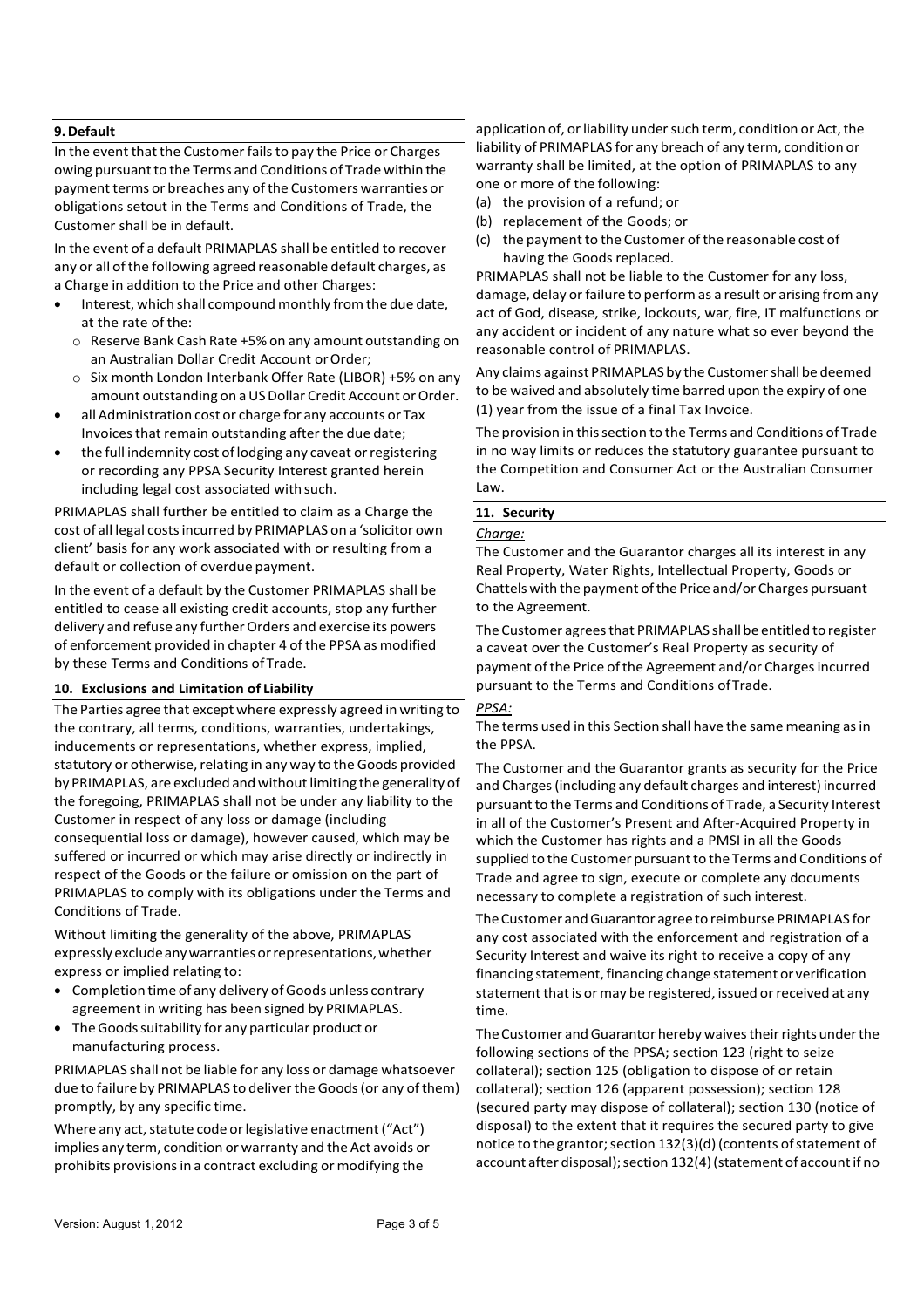disposal); section 134(1) (retention of collateral); section 135 (notice of retention); section 142 (redemption of collateral); and section 143 (reinstatement of securityagreement).

#### *Guarantee:*

Any Guarantor listed on the Account Application, any Purchase Order, Contract or the Terms and Conditions of Trade, in consideration of PRIMAPLAS agreeing to contract with the Customer, agree, guarantee and undertake to perform all the Customer's obligations and to pay any and all Prices and Charges now or hereafter owed by the Customerto PRIMAPLAS pursuant to the Agreement and the Terms and Conditions of Trade, in the event the Customer defaults. The Guarantor agrees to indemnify PRIMAPLAS against any loss suffered by reason of the Customer's default.

### **12. Privacy Act**

The Customer and/or the Guarantor(s) agree for PRIMAPLAS to obtain from a credit reporting agency a credit report containing personal credit information about the Customer and Guarantor(s) in relation to credit provided by PRIMAPLAS.

The Customer and/or the Guarantor(s) agree that PRIMAPLAS may exchange information about the Customer and the Guarantor(s)with those credit providers either named astrade referees by the Customer or named in a consumer credit report issued by a credit reporting agency for the following purposes:

- (a) to assess an Account Application by the Customer; and/or
- (b) to notify other credit providers of a default by the Customer; and/or
- (c) to exchange information with other credit providers asto the status of the credit account, where the Customer is in default with other credit providers; and/or
- (d) to assessthe credit worthiness ofthe Customer and/or Guarantor(s).

The Customer consents to PRIMAPLAS being given a consumer credit report to collect overdue payment on commercial credit (Section 18K(1)(h) Privacy Act 1988).

The Customer agrees that personal and credit information obtained or providedmay be used and retained by PRIMAPLAS for the following purposes and for other purposes as shall be agreed between the Customer and PRIMAPLAS, or required by law from time to time:

- (a) provision of Goods; and/or
- (b) marketing ofGoods by PRIMAPLAS, its agents or distributors in relation to the Goods; and/or
- (c) analysing, verifyingand/or checking theCustomer's credit, payment and/or status in relation to provision of Goods; and/or
- (d) processing of any payment instructions, direct debit facilities and/or credit facilities requested by Customer; and/or
- (e) enabling thedaily operation ofCustomer's account and/or the collection of amounts outstanding in the Customer's account in relation to the Goods;and/or
- (f) registering or recording any Security or Security Interest.

PRIMAPLAS may give information about the Customer to a credit reporting agency for the following purposes:

- (a) to obtain a consumer credit report about the Customer; and/or
- $(b)$  allow the credit reporting agency to create or maintain a credit information file containing information about the Customer.

# **13. Credit Account**

The Customer warrant and agree to comply with all PRIMAPLAS Credit Account Rules and Conditions.

When placing an Order the Customer must notify PRIMAPLAS of any changes to the Credit Account details. If no changes are made the Customer shall be deemed to have verified that the existing Credit Account details provided to PRIMAPLAS are complete and correct.

### **14. Terms and Condition review**

PRIMAPLAS may at any time review, vary and amend the Terms and Conditions of Trade, by:

- Serving a Notice with new Terms and Conditions of Trade on the Customer; or
- Publishing new Terms and Conditions of Trade on PRIMAPLAS' website.

The publishing of new or varied Terms and Conditions of Trade on PRIMAPLAS' website shall be deemed notice to all existing Customers, whether the Customer reads them or not, twenty-four (24) hours after publishing on the website.

The new Terms and Conditions of Trade shall become the Current Terms and Conditions of Trade applicable to all subsequent Quotes, Orders or Agreements, from the earliest of:

- The Customer becoming aware ofthe new Terms and Conditions of Trade;
- The Customer receiving notice of the new Terms and Conditions of Trade; or
- Twenty-four (24) hours after publishing of the new Terms and Conditions of Trade on PRIMAPLAS'website:

#### **[www.primaplas.com.au.](http://www.primaplas.com.au/)**

#### **15. General provisions**

The Agreement shall continue until all Goods pursuant to the Agreement have been delivered or the Agreement is terminated in accordance with the Terms and Conditions of Trade and all Prices and Charges have been paid. Upon final delivery or termination PRIMAPLAS shall be entitled to issue a Final Tax Invoice for all Goods supplied whether complete or partial and the Terms and Conditions of Trade shall apply until all payments of such Tax Invoice has beenmade.

Any grant of indulgence or failure by PRIMAPLAS to enforce any terms or rights pursuant to the Terms and Conditions of Trade or the Agreement will not constitute a waiver of such terms or rights and will not affect PRIMAPLAS's right to later require strict compliance with the Terms and Conditions of Trade.

Any notice provided under the Terms and Conditions of Trade may be provided by hand delivery, mail, facsimile or email or other electronic means, as specified in the Terms and Conditions of Trade, and shall be deemed to begiven:

where delivered by hand, on the day of delivery;